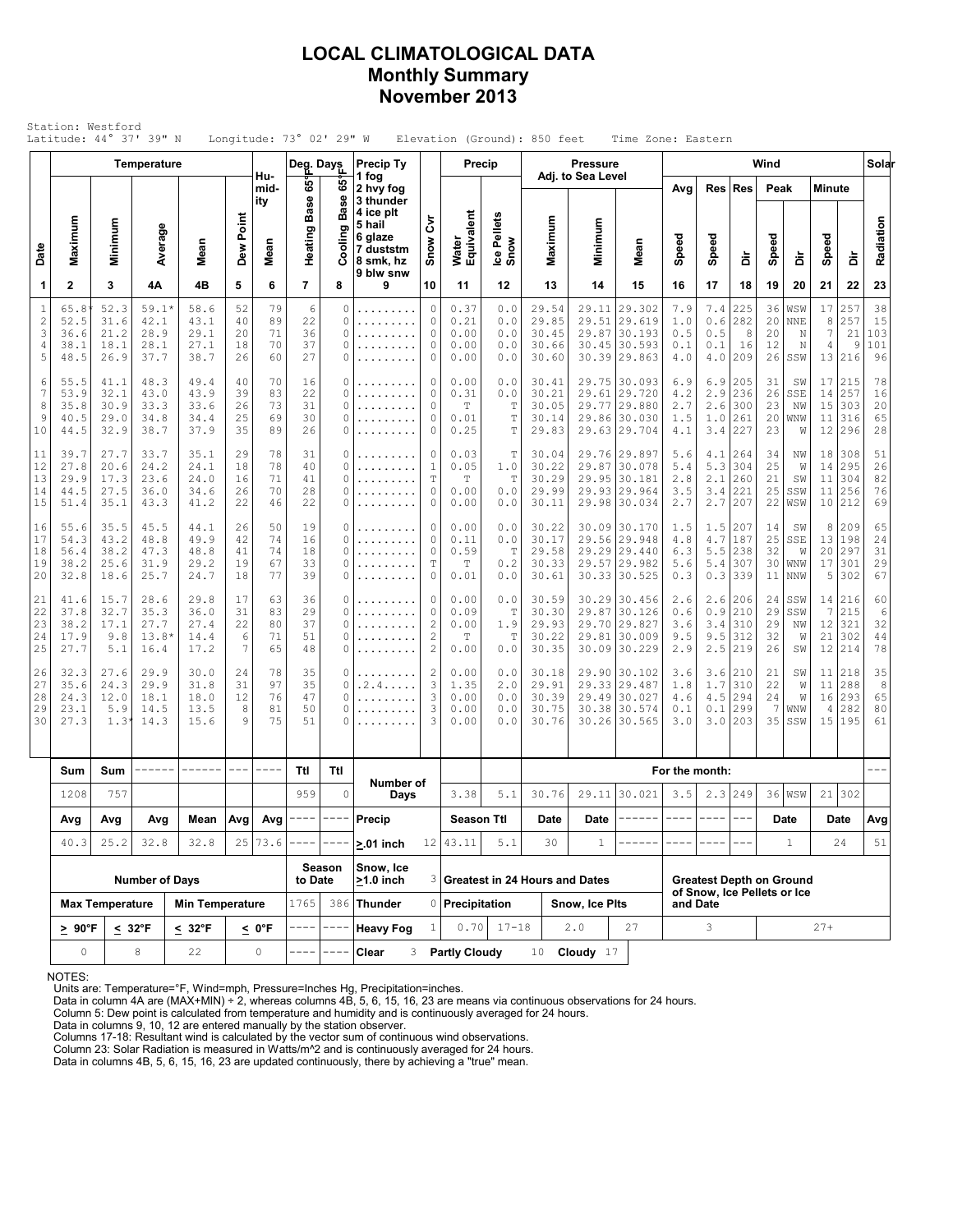## OBSERVATIONS AT 3-HOUR INTERVALS November 2013: Westford

|                                                                                                                                                                                                                                                                                                                                                                                                                                                                             |                                            |                                                                                        |                                                              |                                              |                                              |                                                                     |                                               | Wind                                                                               |                                                                        |                                                  |                                                                                       |                                                              |                                                            |                                              |                                                                 |                                               | Wind                                                                   |                                                              |                                              |                                                                                                     |                                                              |                                                          |                                                                       |                                                                                                       |                                               | Wind                                                                              |                                                                                                     |
|-----------------------------------------------------------------------------------------------------------------------------------------------------------------------------------------------------------------------------------------------------------------------------------------------------------------------------------------------------------------------------------------------------------------------------------------------------------------------------|--------------------------------------------|----------------------------------------------------------------------------------------|--------------------------------------------------------------|----------------------------------------------|----------------------------------------------|---------------------------------------------------------------------|-----------------------------------------------|------------------------------------------------------------------------------------|------------------------------------------------------------------------|--------------------------------------------------|---------------------------------------------------------------------------------------|--------------------------------------------------------------|------------------------------------------------------------|----------------------------------------------|-----------------------------------------------------------------|-----------------------------------------------|------------------------------------------------------------------------|--------------------------------------------------------------|----------------------------------------------|-----------------------------------------------------------------------------------------------------|--------------------------------------------------------------|----------------------------------------------------------|-----------------------------------------------------------------------|-------------------------------------------------------------------------------------------------------|-----------------------------------------------|-----------------------------------------------------------------------------------|-----------------------------------------------------------------------------------------------------|
| 늘<br>오                                                                                                                                                                                                                                                                                                                                                                                                                                                                      | Sunshine                                   | Pressure                                                                               | Rainfall<br>rate                                             | Temperature                                  | Dew Point                                    | Humidity                                                            | Direction                                     | Speed                                                                              | Gust                                                                   | Sunshine                                         | Pressure                                                                              | Rainfall<br>rate                                             | Temperature                                                | Dew Point                                    | Humidity                                                        | Direction                                     | Speed                                                                  | Gust                                                         | Sunshine                                     | Pressure                                                                                            | Rainfall<br>rate                                             | Temperature                                              | Dew Point                                                             | Humidity                                                                                              | Direction                                     | Speed                                                                             | Gust                                                                                                |
|                                                                                                                                                                                                                                                                                                                                                                                                                                                                             | NOV 01                                     |                                                                                        |                                                              |                                              |                                              |                                                                     |                                               |                                                                                    |                                                                        |                                                  |                                                                                       |                                                              | NOV 02                                                     |                                              |                                                                 |                                               |                                                                        |                                                              |                                              |                                                                                                     |                                                              | NOV 03                                                   |                                                                       |                                                                                                       |                                               |                                                                                   |                                                                                                     |
| 01<br>29.50<br>21<br>0<br>0.05<br>58<br>57<br>96<br>9<br>8<br>29.33<br>94<br>19<br>04<br>0.05<br>58<br>56<br>0<br>07<br>29.23<br>0.00<br>95<br>19<br>10<br>0<br>59<br>57<br>10<br>29.19<br>21<br>88<br>0.10<br>61<br>60<br>96<br>6<br>13<br>251<br>29.15<br>56<br>21<br>0.00<br>62<br>80<br>11<br>16<br>26<br>29.23<br>25<br>17<br>0.00<br>42<br>47<br>63<br>19<br>29.40<br>25<br>5<br>0<br>0.00<br>56<br>43<br>61<br>22<br>29.51<br>27<br>3<br>0<br>0.00<br>53<br>43<br>69 |                                            |                                                                                        |                                                              |                                              |                                              | 20<br>24<br>24<br>23<br>26<br>36<br>20<br>16                        | 0<br>$\circ$<br>0<br>46<br>67<br>12<br>0<br>0 | 29.54<br>29.52<br>29.53<br>29.57<br>29.57<br>29.61<br>29.73<br>29.82               | 0.00<br>0.00<br>0.00<br>0.00<br>0.00<br>0.00<br>0.04<br>0.00           | 52<br>51<br>46<br>47<br>44<br>41<br>35<br>35     | 43<br>42<br>42<br>44<br>43<br>40<br>34<br>34                                          | 72<br>73<br>86<br>92<br>96<br>96<br>96<br>97                 | 25 ر<br>25<br>23<br>19<br>36<br>04<br>0 <sub>0</sub><br>34 | 5<br>4<br>0<br>0<br>0<br>0<br>2<br>0         | 11<br>9<br>0<br>4<br>3<br>$\mathbf{1}$<br>20<br>$\mathbf{1}$    | 0<br>0<br>16<br>381<br>394<br>18<br>0<br>0    | 29.88<br>30.00<br>30.11<br>30.19<br>30.21<br>30.28<br>30.36<br>30.40   | 0.00<br>0.00<br>0.00<br>0.00<br>0.00<br>0.00<br>0.00<br>0.00 | 31<br>27<br>25<br>32<br>36<br>33<br>28<br>25 | 28<br>21<br>21<br>22<br>19<br>17<br>17<br>19                                                        | 89<br>79<br>84<br>67<br>50<br>52<br>64<br>78                 | 01<br>03<br>0 <sub>0</sub><br>03<br>01<br>02<br>02<br>03 | 1<br>$\circ$<br>0<br>$\mathbf 1$<br>$\mathbf 1$<br>0<br>0<br>$\Omega$ | $\begin{array}{c} 16 \\ 5 \\ 1 \\ 13 \end{array}$<br>$\begin{array}{c} 13 \\ 5 \\ 0 \end{array}$<br>0 |                                               |                                                                                   |                                                                                                     |
|                                                                                                                                                                                                                                                                                                                                                                                                                                                                             | NOV 04                                     |                                                                                        |                                                              |                                              |                                              |                                                                     |                                               |                                                                                    |                                                                        | NOV 05                                           |                                                                                       |                                                              |                                                            |                                              |                                                                 |                                               |                                                                        |                                                              | NOV 06                                       |                                                                                                     |                                                              |                                                          |                                                                       |                                                                                                       |                                               |                                                                                   |                                                                                                     |
| 01<br>04<br>07<br>10<br>13<br>16<br>19<br>22                                                                                                                                                                                                                                                                                                                                                                                                                                | 0<br>0<br>12<br>374<br>392<br>25<br>0<br>0 | 30.47<br>30.53<br>30.61<br>30.65<br>30.62<br>30.61<br>30.61<br>30.60                   | 0.00<br>0.00<br>0.00<br>0.00<br>0.00<br>0.00<br>0.00<br>0.00 | 23<br>22<br>19<br>32<br>36<br>35<br>26<br>25 | 18<br>16<br>15<br>20<br>18<br>18<br>19<br>19 | 80<br>79<br>85<br>60<br>48<br>50<br>76<br>77                        | 01<br>02<br>02<br>34<br>02<br>33<br>33<br>02  | 0<br>0<br>0<br>0<br>0<br>0<br>0<br>0                                               | 0<br>0<br>0<br>$\boldsymbol{7}$<br>5<br>$\sqrt{2}$<br>0<br>$\mathbf 0$ | 0<br>$\circ$<br>19<br>360<br>443<br>14<br>0<br>0 | 30.58<br>30.54<br>30.53<br>30.52<br>30.47<br>30.43<br>24.08<br>30.41                  | 0.00<br>0.00<br>0.00<br>0.00<br>0.00<br>0.00<br>0.00<br>0.00 | 28<br>27<br>32<br>41<br>47<br>43<br>42<br>45               | 20<br>20<br>18<br>22<br>29<br>30<br>31<br>34 | 69<br>72<br>56<br>47<br>51<br>59<br>67<br>66                    | 21<br>20<br>21<br>21<br>20<br>20<br>20<br>20  | 0<br>0<br>0<br>6<br>7<br>5<br>5<br>6                                   | 2<br>0<br>9<br>26<br>14<br>13<br>10<br>16                    | 0<br>0<br>14<br>297<br>403<br>5<br>0<br>0    | 30.41<br>30.28<br>30.25<br>30.15<br>30.06<br>29.98<br>29.90<br>29.81                                | 0.00<br>0.00<br>0.00<br>0.00<br>0.00<br>0.00<br>0.00<br>0.00 | 43<br>43<br>45<br>51<br>54<br>54<br>54<br>53             | 34<br>35<br>36<br>41<br>42<br>42<br>43<br>44                          | 73<br>72<br>73<br>68<br>65<br>65<br>67<br>72                                                          | 121<br>20<br>20<br>20<br>21<br>19<br>21<br>20 | 7<br>$\boldsymbol{7}$<br>9<br>9<br>9<br>$\epsilon$<br>8<br>8                      | 13<br>$1\,5$<br>21<br>22<br>$\begin{array}{c} 19 \\ 16 \end{array}$<br>21<br>24                     |
|                                                                                                                                                                                                                                                                                                                                                                                                                                                                             | NOV 07                                     |                                                                                        |                                                              |                                              |                                              |                                                                     |                                               |                                                                                    |                                                                        |                                                  | NOV 08                                                                                |                                                              |                                                            |                                              |                                                                 |                                               |                                                                        |                                                              |                                              | NOV 09                                                                                              |                                                              |                                                          |                                                                       |                                                                                                       |                                               |                                                                                   |                                                                                                     |
| 01<br>04<br>07<br>10<br>13<br>16<br>19<br>22                                                                                                                                                                                                                                                                                                                                                                                                                                | 0<br>0<br>0<br>32<br>163<br>16<br>0<br>0   | 29.73<br>29.67<br>29.63<br>29.68<br>29.72<br>29.75<br>29.79<br>29.79                   | 0.00<br>0.00<br>0.11<br>0.04<br>0.00<br>0.00<br>0.00<br>0.00 | 53<br>52<br>51<br>46<br>42<br>39<br>36<br>35 | 46<br>48<br>50<br>43<br>38<br>33<br>31<br>26 | 77<br>87<br>95<br>90<br>88<br>79<br>82<br>70                        | 19<br>19<br>20<br>26<br>34<br>33<br>32<br>27  | 8<br>3<br>8<br>4<br>1<br>9<br>$\mathbf 1$<br>0                                     | 22<br>15<br>19<br>10<br>14<br>19<br>3<br>14                            | 0<br>$\circ$<br>23<br>62<br>49<br>7<br>0<br>0    | 29.78<br>29.78<br>29.81<br>29.84<br>29.86<br>29.93<br>29.99<br>30.03                  | 0.00<br>0.00<br>0.00<br>0.00<br>0.00<br>0.00<br>0.00<br>0.00 | 33<br>34<br>32<br>35<br>34<br>34<br>34<br>32               | 26<br>27<br>27<br>27<br>25<br>26<br>25<br>23 | 74<br>75<br>82<br>74<br>69<br>71<br>69<br>70                    | 126<br>28<br>29<br>31<br>32<br>32<br>31<br>29 | 0<br>$\mathbf 1$<br>0<br>$\,1\,$<br>0<br>8<br>$\overline{c}$<br>4      | 4<br>6<br>3<br>12<br>15<br>19<br>16<br>16                    | 0<br>0<br>14<br>241<br>288<br>35<br>0<br>0   | 30.06<br>30.09<br>30.11<br>30.12<br>30.05<br>29.99<br>29.97<br>29.92                                | 0.00<br>0.00<br>0.00<br>0.00<br>0.00<br>0.00<br>0.00<br>0.00 | 32<br>32<br>29<br>36<br>38<br>37<br>36<br>36             | 24<br>25<br>23<br>26<br>25<br>23<br>25<br>29                          | 71<br>74<br>78<br>67<br>60<br>56<br>65<br>76                                                          | 30<br>31<br>26<br>21<br>31<br>22<br>16<br> 19 | 3<br>$\mathbf 1$<br>$\mathbb O$<br>0<br>0<br>0<br>0<br>6                          | $\begin{array}{c} 13 \\ 5 \\ 0 \end{array}$<br>$\begin{matrix} 8 \\ 0 \end{matrix}$<br>3<br>4<br>10 |
|                                                                                                                                                                                                                                                                                                                                                                                                                                                                             |                                            |                                                                                        |                                                              | NOV 10                                       |                                              |                                                                     |                                               |                                                                                    |                                                                        |                                                  |                                                                                       |                                                              | NOV 11                                                     |                                              |                                                                 |                                               |                                                                        |                                                              |                                              |                                                                                                     |                                                              | NOV 12                                                   |                                                                       |                                                                                                       |                                               |                                                                                   |                                                                                                     |
| 01<br>04<br>07<br>10<br>13<br>16<br>19<br>22                                                                                                                                                                                                                                                                                                                                                                                                                                | 0<br>0<br>76<br>72<br>0<br>0<br>0          | 0, 29.82<br>29.74<br>29.68<br>29.66<br>29.63<br>29.65<br>29.67<br>29.77                | 0.00<br>0.05<br>0.00<br>0.00<br>0.00<br>0.00<br>0.00<br>0.00 | 34<br>34<br>37<br>41<br>44<br>41<br>41<br>37 | 32<br>32<br>35<br>37<br>38<br>38<br>36<br>33 | 94<br>95<br>93<br>85<br>81<br>90<br>84<br>85                        | 21<br>16<br>19<br>20<br>20<br>21<br>25<br>29  | 0<br>4<br>5<br>$\boldsymbol{7}$<br>5<br>0<br>5<br>8                                | 6<br>12<br>14<br>16<br>14<br>8<br>13<br>18                             | $\circ$<br>7<br>199<br>162<br>23<br>$\circ$<br>0 | 0, 29.87<br>29.96<br>30.01<br>30.01<br>29.90<br>29.82<br>29.78<br>29.77               | 0.00<br>0.00<br>0.00<br>0.00<br>0.00<br>0.00<br>0.00<br>0.00 | 34<br>32<br>31<br>33<br>38<br>38<br>39<br>37               | 30<br>27<br>26<br>27<br>28<br>29<br>32<br>34 | 85, 28<br>81<br>82<br>77<br>67<br>71<br>74<br>88                | 31<br>31<br>22<br>20<br>20<br>21<br>23        | 12<br>9<br>$\overline{c}$<br>3<br>5<br>5<br>8<br>5                     | 25<br>21<br>13<br>8<br>10<br>14<br>17<br>11                  | 0<br>0<br>0<br>83<br>120<br>11<br>0<br>0     | 129.90<br>29.98<br>30.05<br>30.07<br>30.08<br>30.11<br>30.17<br>30.20                               | 0.00<br>0.00<br>0.00<br>0.00<br>0.00<br>0.00<br>0.00<br>0.00 | 27<br>23<br>22<br>24<br>25<br>26<br>24<br>22             | 24<br>19<br>17<br>18<br>18<br>18<br>17<br>16                          | 87, 28<br>84<br>82<br>79<br>74<br>72<br>74<br>76                                                      | 33<br>31<br>31<br>30<br>30<br>29<br>29        | 0<br>$\boldsymbol{7}$<br>$\mathbf 1$<br>3<br>3<br>$\sqrt{ }$<br>$\epsilon$<br>5   | 14<br>$1\,5$<br>$\overline{9}$<br>14<br>$1\,8$<br>$1\,8$<br>20<br>10                                |
|                                                                                                                                                                                                                                                                                                                                                                                                                                                                             |                                            |                                                                                        |                                                              | NOV 13                                       |                                              |                                                                     |                                               |                                                                                    |                                                                        |                                                  |                                                                                       |                                                              | NOV 14                                                     |                                              |                                                                 |                                               |                                                                        |                                                              |                                              |                                                                                                     |                                                              | NOV 15                                                   |                                                                       |                                                                                                       |                                               |                                                                                   |                                                                                                     |
| 01<br>04<br>07<br>10 <sub>1</sub><br>13<br>16<br>19<br>22                                                                                                                                                                                                                                                                                                                                                                                                                   | 0<br>0<br>12<br>348<br>11<br>$\circ$       | 30.22<br>30.23<br>30.27<br>274 30.28<br>30.21<br>30.16<br>30.11<br>0 30.01             | 0.00<br>0.00<br>0.00<br>0.00<br>0.00<br>0.00<br>0.00<br>0.00 | 20<br>20<br>18<br>22<br>28<br>28<br>28<br>28 | 14<br>14<br>12<br>14<br>14<br>18<br>18<br>21 | 76<br>80<br>76<br>69<br>56 25<br>67 28<br>67 20<br>75 21            | 32<br>29<br>29<br>27                          | 5<br>$\mathbb O$<br>6<br>6<br>$\mathbf 1$<br>$\overline{c}$<br>3<br>$7\phantom{.}$ | 13<br>3<br>16<br>13<br>10<br>8<br>10<br>11                             | 0<br>$\mathbb O$<br>9<br>$\mathbb O$             | 29.96<br>29.94<br>29.96<br>297 29.98<br>330 29.95<br>21 29.97<br>29.98<br>0 29.97     | 0.00<br>0.00<br>0.00<br>0.00<br>0.00<br>0.00<br>0.00<br>0.00 | 28<br>30<br>28<br>38<br>43<br>39<br>34<br>35               | 21<br>21<br>21<br>28<br>30<br>29<br>29<br>26 | 75<br>$7\,1$<br>73<br>66<br>60<br>66 20<br>81 19<br>71          | 21<br>19<br>21<br>25<br>25<br>20              | 4<br>4<br>$\overline{c}$<br>9<br>4<br>$\mathbf 1$<br>$\mathbf{1}$<br>2 | 14<br>14<br>8<br>18<br>12<br>7<br>4<br>6                     | 0<br>$\mathbb O$<br>7<br>0<br>$\circ$        | 29.99<br>30.01<br>30.03<br>246 30.06<br>359 30.02<br>14 30.01<br>30.06<br>30.09                     | 0.00<br>0.00<br>0.00<br>0.00<br>0.00<br>0.00<br>0.00<br>0.00 | 37<br>35<br>36<br>44<br>51<br>47<br>40<br>42             | 23<br>$20$<br>19<br>21<br>23<br>23<br>21<br>22                        | 57, 20<br>54<br>49<br>39 20<br>33 19<br>38 22<br>47 19<br>44 21                                       | 21<br>20                                      | 3<br>$\frac{2}{4}$<br>7<br>$\sqrt{2}$<br>0<br>0<br>1                              | 9<br>7<br>11<br>12<br>$1\,3$<br>$\sqrt{2}$<br>$\sqrt{2}$<br>$\overline{7}$                          |
|                                                                                                                                                                                                                                                                                                                                                                                                                                                                             |                                            |                                                                                        |                                                              | NOV 16                                       |                                              |                                                                     |                                               |                                                                                    |                                                                        |                                                  |                                                                                       |                                                              | NOV 17                                                     |                                              |                                                                 |                                               |                                                                        |                                                              |                                              |                                                                                                     |                                                              | NOV 18                                                   |                                                                       |                                                                                                       |                                               |                                                                                   |                                                                                                     |
| 01<br>04<br>07<br>10<br>13<br>16<br>19<br>22                                                                                                                                                                                                                                                                                                                                                                                                                                | $\circ$<br>0                               | 0, 30.10<br>30.14<br>30.17<br>297 30.21<br>199 30.19<br>16 30.17<br>0 30.18<br>0 30.17 | 0.00<br>0.00<br>0.00<br>0.00<br>0.00<br>0.00<br>0.00<br>0.00 | 37<br>41<br>36<br>49<br>53<br>51<br>42<br>41 | 25<br>24<br>24<br>25<br>28<br>29<br>28<br>29 | 61, 19<br>49 20<br>61<br>39 21<br>38 19<br>42<br>58 21<br>$62$   21 | 20<br>21                                      | 0<br>4<br>0<br>4<br>0<br>0<br>0<br>0                                               | 0<br>7<br>0<br>9<br>$\mathsf 9$<br>3<br>$\mathbb O$<br>0               | 0                                                | 0, 30.16<br>0 30.09<br>5 30.06<br>90 30.04<br>42 29.98<br>29.88<br>0 29.80<br>0 29.67 | 0.00<br>0.00<br>0.00<br>0.00<br>0.00<br>0.00<br>0.00<br>0.00 | 44<br>48<br>47<br>51<br>52<br>51<br>52<br>52               | 30<br>34<br>35<br>41<br>45<br>48<br>49<br>49 | 58, 21<br>60 18<br>61<br>69<br>75 21<br>90 19<br>87 18<br>89 19 | 18<br>18                                      | 3<br>6<br>4<br>8<br>3<br>5<br>9<br>4                                   | 7<br>15<br>11<br>14<br>10<br>11<br>16<br>13                  | 0<br>$\circ$                                 | 0, 29.49<br>29.32<br>29.34<br>$32 \mid 29.39$<br>102 29.43<br>$11 \mid 29.47$<br>0 29.51<br>0 29.55 | 0.00<br>0.20<br>0.00<br>0.00<br>0.00<br>0.00<br>0.00<br>0.00 | 54<br>55<br>51<br>50<br>50<br>46<br>43<br>40             | 49<br>53<br>48<br>42<br>37<br>35<br>33<br>32                          | 82,16<br>92 19<br>90 21<br>73 22<br>60 25<br>65 26<br>67 23<br>73 25                                  |                                               | 10<br>$\boldsymbol{7}$<br>6<br>3<br>5<br>$12\,$<br>$\ensuremath{\mathsf{3}}$<br>8 | 19<br>17<br>18<br>$\overline{7}$<br>17<br>23<br>13<br>18                                            |

# MAXIMUM SHORT DURATION PRECIPITATION

| <b>Time Period (minutes)</b> |      | 10   | 15   | 20   | 30   | 45   | 60   | 80   | 100  | 120  | 150  | 180  |
|------------------------------|------|------|------|------|------|------|------|------|------|------|------|------|
| Precipitation                | 0.19 | 0.29 | 0.34 | 0.38 | 0.39 | 0.43 | 0.45 | 0.47 | 0.52 | 0.55 | 0.58 | 0.58 |
| <b>Ended: Date</b>           | 18   | 18   | 18   | 18   | 18   | 18   | 18   | 18   | 18   | 18   | 18   | 18   |
| <b>Ended: Time</b>           | 0512 | 0512 | 0515 | 0520 | 0525 | 0544 | 0555 | 0520 | 0533 | 0552 | 0606 | 0606 |

The precipitation amounts may occur at any time during the month. The time indicated is the ending time of the interval. Date and time are not entered for trace amounts.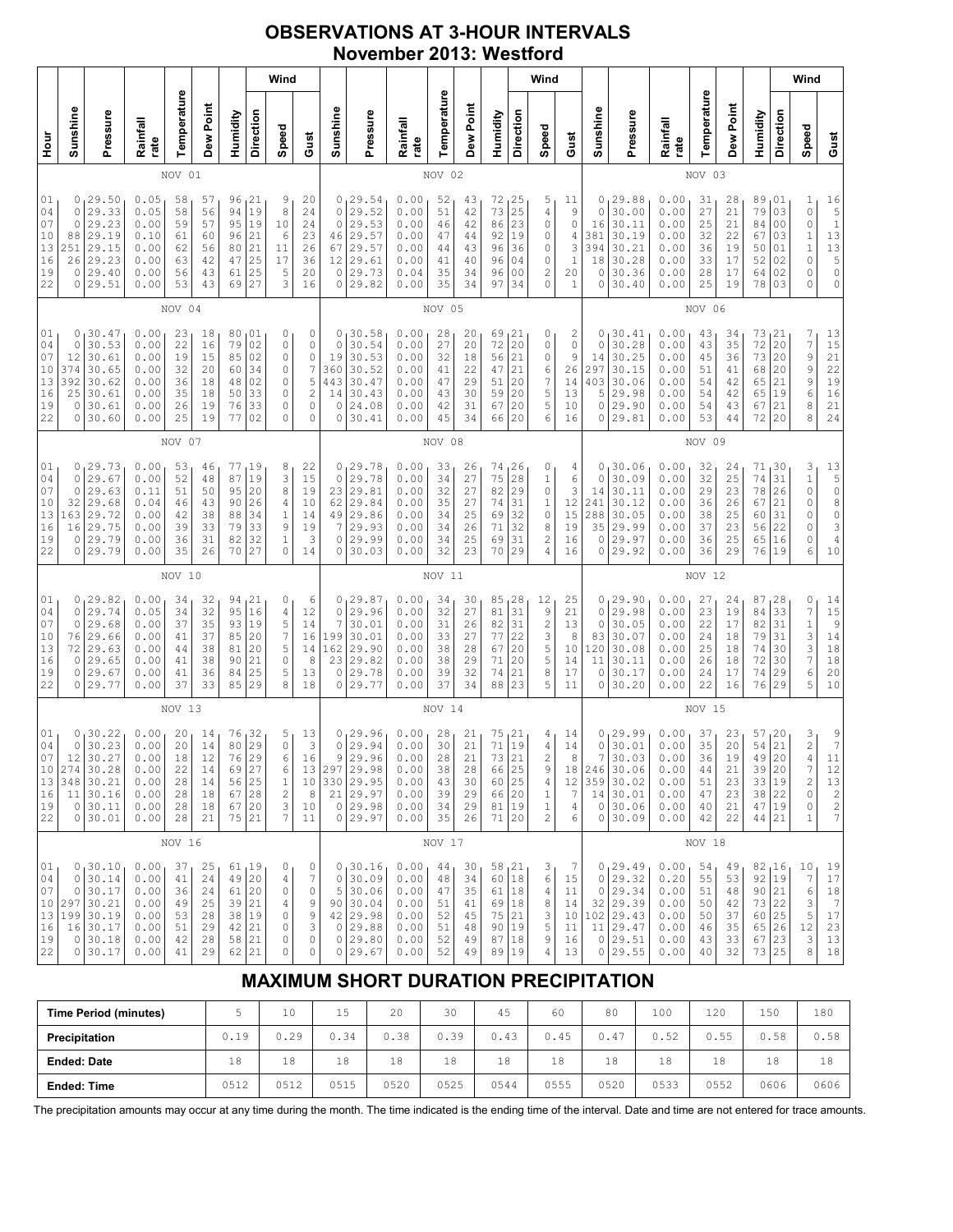### OBSERVATIONS AT 3-HOUR INTERVALS November 2013: Westford

|                                              |                                                                                                                                                                                                                                                                                                                                                                                                                                                                                                |                                                                           |                                                              |                                              |                                                                   |                                                         |                                                                                  | Wind                                                                                                                            |                                                                                                |                                                                            |                                                                         |                                                              |                                                         |                                                                          |                                                              | Wind                                                                  |                                                                |                                              |                                                                           |                                                                         |                                                              |                                                                                           |                                                                                                                 |                                                        |                                         | Wind                                                                |                                                                                         |
|----------------------------------------------|------------------------------------------------------------------------------------------------------------------------------------------------------------------------------------------------------------------------------------------------------------------------------------------------------------------------------------------------------------------------------------------------------------------------------------------------------------------------------------------------|---------------------------------------------------------------------------|--------------------------------------------------------------|----------------------------------------------|-------------------------------------------------------------------|---------------------------------------------------------|----------------------------------------------------------------------------------|---------------------------------------------------------------------------------------------------------------------------------|------------------------------------------------------------------------------------------------|----------------------------------------------------------------------------|-------------------------------------------------------------------------|--------------------------------------------------------------|---------------------------------------------------------|--------------------------------------------------------------------------|--------------------------------------------------------------|-----------------------------------------------------------------------|----------------------------------------------------------------|----------------------------------------------|---------------------------------------------------------------------------|-------------------------------------------------------------------------|--------------------------------------------------------------|-------------------------------------------------------------------------------------------|-----------------------------------------------------------------------------------------------------------------|--------------------------------------------------------|-----------------------------------------|---------------------------------------------------------------------|-----------------------------------------------------------------------------------------|
| Hour<br>P                                    | Sunshine                                                                                                                                                                                                                                                                                                                                                                                                                                                                                       | Pressure                                                                  | Rainfall<br>rate                                             | Temperature                                  | Dew Point                                                         | Humidity                                                | <b>Direction</b>                                                                 | Speed                                                                                                                           | Gust                                                                                           | Sunshine                                                                   | Pressure                                                                | Rainfall<br>rate                                             | Temperature                                             | Dew Point                                                                | Humidity                                                     | Direction                                                             | Speed                                                          | Gust                                         | Sunshine                                                                  | Pressure                                                                | Rainfall<br>rate                                             | Temperature                                                                               | Dew Point                                                                                                       | Humidity                                               | Direction                               | Speed                                                               | Gust                                                                                    |
|                                              |                                                                                                                                                                                                                                                                                                                                                                                                                                                                                                |                                                                           |                                                              | NOV 19                                       |                                                                   |                                                         |                                                                                  |                                                                                                                                 |                                                                                                |                                                                            |                                                                         |                                                              | NOV 20                                                  |                                                                          |                                                              |                                                                       |                                                                |                                              | NOV 21                                                                    |                                                                         |                                                              |                                                                                           |                                                                                                                 |                                                        |                                         |                                                                     |                                                                                         |
| 01<br>04<br>07<br>10<br>13<br>16<br>19<br>22 | 0, 29.58<br>0.00<br>71, 23<br>36<br>28<br>5<br>14<br>29.71<br>9<br>0.00<br>64<br>30<br>25<br>$\circ$<br>30<br>19<br>$\circ$<br>29.85<br>0.00<br>29<br>17<br>62<br>29<br>13<br>29<br>29.95<br>130<br>0.00<br>29<br>18<br>32<br>11<br>24<br>61<br>30.01<br>95<br>0.00<br>30<br>19<br>63<br>30<br>6<br>20<br>30.11<br>5<br>17<br>7<br>0.00<br>29<br>19<br>66<br>30<br>0<br>30.21<br>0.00<br>28<br>18<br>31<br>$\overline{4}$<br>15<br>66<br>30.28<br>0<br>0.00<br>27<br>18<br>70<br>34<br>4<br>18 |                                                                           |                                                              |                                              |                                                                   | $\circ$<br>5<br>313<br>169<br>12<br>$\circ$<br>$\Omega$ | 0, 30.35<br>30.43<br>30.51<br>30.57<br>30.55<br>30.55<br>30.59<br>30.60          | 0.00<br>0.00<br>0.00<br>0.00<br>0.00<br>0.00<br>0.00<br>0.00                                                                    | 25<br>22<br>21<br>29<br>32<br>29<br>22<br>20                                                   | 18<br>18<br>18<br>20<br>18<br>19<br>18<br>17                               | 76, 31<br>83<br>88<br>70<br>58<br>65<br>83<br>89                        | 34<br>34<br>04<br>01<br>32<br>04<br>04                       | 0<br>0<br>0<br>0<br>0<br>0<br>0<br>$\Omega$             | 7<br>8<br>0<br>$\mathbf{1}$<br>$\sqrt{2}$<br>0<br>0<br>$\Omega$          | 0<br>$\Omega$<br>0<br>279<br>192<br>9<br>$\circ$<br>$\Omega$ | 130.59<br>30.55<br>30.53<br>30.51<br>30.43<br>30.38<br>30.38<br>30.34 | 0.00<br>0.00<br>0.00<br>0.00<br>0.00<br>0.00<br>0.00<br>0.00   | 19<br>18<br>16<br>35<br>39<br>38<br>33<br>35 | 16<br>15<br>14<br>17<br>13<br>12<br>21<br>24                              | 89,04<br>90 04<br>90<br>47<br>34<br>33<br>59 19<br>65                   | 13<br>20<br>20<br>20<br>21                                   | 0<br>$\circ$<br>$\mathsf{O}\xspace$<br>9<br>3<br>$\epsilon$<br>$\mathbf 1$<br>$\mathbf 1$ | $\mathbb O$<br>$\circ$<br>$\mathbb O$<br>$18\,$<br>11<br>13<br>6<br>$\overline{7}$                              |                                                        |                                         |                                                                     |                                                                                         |
|                                              | NOV 22                                                                                                                                                                                                                                                                                                                                                                                                                                                                                         |                                                                           |                                                              |                                              |                                                                   |                                                         |                                                                                  |                                                                                                                                 | NOV 23                                                                                         |                                                                            |                                                                         |                                                              |                                                         |                                                                          |                                                              |                                                                       |                                                                | NOV 24                                       |                                                                           |                                                                         |                                                              |                                                                                           |                                                                                                                 |                                                        |                                         |                                                                     |                                                                                         |
| 01<br>04<br>07<br>10<br>13<br>16<br>19<br>22 | $\mathsf{O}$<br>$\circ$<br>39<br>44<br>9<br>0                                                                                                                                                                                                                                                                                                                                                                                                                                                  | 0, 30.28<br>30.21<br>30.16<br>30.07<br>29.97<br>29.91<br>29.81<br>0 29.76 | 0.00<br>0.00<br>0.01<br>0.00<br>0.00<br>0.00<br>0.00<br>0.00 | 36<br>37<br>34<br>33<br>36<br>38<br>39<br>40 | 27<br>28<br>32<br>32<br>35<br>37<br>38<br>40                      | 69<br>72<br>92<br>96<br>96<br>97<br>98<br>98            | 20<br>0 <sub>0</sub><br>20<br>0 <sub>0</sub><br>00<br>0 <sub>0</sub><br>20<br>22 | 0<br>$\mathsf{O}\xspace$<br>$\mathbf{1}$<br>0<br>0<br>$\mathbf 0$<br>$\overline{c}$<br>$\overline{4}$                           | 3<br>$\mathbb O$<br>5<br>$\mathbb O$<br>$\mathbb O$<br>$\mathsf{O}\xspace$<br>$\,$ 8 $\,$<br>9 | $\circ$<br>$\mathbf{0}$<br>91<br>115<br>$\mathbf 0$<br>$\circ$<br>0        | 0, 29.83<br>29.90<br>29.92<br>29.91<br>29.81<br>29.74<br>29.75<br>29.79 | 0.00<br>0.00<br>0.00<br>0.00<br>0.00<br>0.00<br>0.00<br>0.00 | 35<br>30<br>27<br>28<br>30<br>29<br>23<br>19            | 32<br>25<br>22<br>21<br>21<br>21<br>21<br>14                             | 89<br>82<br>81<br>76<br>68<br>69<br>90<br>81                 | 131<br>31<br>33<br>29<br>27<br>27<br>34<br>32                         | 4<br>4<br>7<br>$\overline{c}$<br>3<br>3<br>5<br>8              | 16<br>15<br>16<br>10<br>13<br>7<br>24<br>21  | 0<br>$\mathbf 0$<br>$\circ$<br>118<br>132<br>33<br>$\circ$<br>0           | 129.81<br>29.86<br>29.92<br>30.00<br>30.01<br>30.08<br>30.14<br>30.18   | 0.00<br>0.00<br>0.00<br>0.00<br>0.00<br>0.00<br>0.00<br>0.00 | 17<br>15<br>13<br>14<br>16<br>17<br>14<br>12                                              | 11<br>$10$<br>$^{\rm 8}$<br>$\boldsymbol{7}$<br>$\boldsymbol{7}$<br>$\sqrt{4}$<br>$\mathsf S$<br>$\overline{c}$ | 75, 34<br>82<br>80 <br>73<br>70<br>55<br>66<br>64 28   | 31<br>31<br>32<br>29<br>31<br> 29       | $\overline{c}$<br>10<br>$\overline{7}$<br>14<br>11<br>14<br>12<br>5 | 16<br>30<br>19<br>24<br>25<br>25<br>26<br>14                                            |
|                                              |                                                                                                                                                                                                                                                                                                                                                                                                                                                                                                |                                                                           |                                                              | NOV 25                                       |                                                                   |                                                         |                                                                                  |                                                                                                                                 |                                                                                                |                                                                            | NOV 26                                                                  |                                                              |                                                         |                                                                          |                                                              |                                                                       |                                                                | NOV 27                                       |                                                                           |                                                                         |                                                              |                                                                                           |                                                                                                                 |                                                        |                                         |                                                                     |                                                                                         |
| 01<br>04<br>07<br>10<br>13<br>16<br>19<br>22 | $\circ$<br>$\circ$<br>239<br>383<br>9<br>0                                                                                                                                                                                                                                                                                                                                                                                                                                                     | 0, 30.22<br>30.28<br>30.34<br>30.33<br>30.25<br>30.18<br>30.14<br>0 30.11 | 0.00<br>0.00<br>0.00<br>0.00<br>0.00<br>0.00<br>0.00<br>0.00 | 8<br>7<br>6<br>15<br>23<br>23<br>26<br>27    | 1<br>$\overline{c}$<br>$\overline{c}$<br>5<br>5<br>10<br>16<br>15 | 72<br>78<br>80<br>62<br>47<br>58<br>66<br>61            | 126<br>25<br>28<br>28<br>21<br>19<br>20<br>20                                    | 0<br>$\mathbf{1}$<br>$\overline{c}$<br>0<br>$\overline{c}$<br>$\overline{c}$<br>8<br>5                                          | 3<br>3<br>$\sqrt{4}$<br>$\overline{4}$<br>$\mathsf 9$<br>7<br>19<br>12                         | 0<br>$\circ$<br>$\circ$<br>176<br>130<br>$\mathbf 0$<br>$\circ$<br>$\circ$ | 30.10<br>30.11<br>30.12<br>30.16<br>30.14<br>30.13<br>30.10<br>29.98    | 0.00<br>0.00<br>0.00<br>0.00<br>0.00<br>0.00<br>0.00<br>0.00 | 28<br>29<br>28<br>31<br>32<br>32<br>30<br>31            | 16<br>16<br>21<br>24<br>26<br>26<br>29<br>29                             | 60, 21<br>59<br>74<br>77<br>77<br>79<br>94<br>95             | 20<br>20<br>21<br>21<br>21<br>21<br>15                                | 6<br>4<br>4<br>5<br>7<br>$\mathbf{1}$<br>0<br>$\Omega$         | 13<br>12<br>11<br>14<br>15<br>6<br>7<br>0    | 0<br>$\circ$<br>$\circ$<br>62<br>30 <sup>1</sup><br>$\circ$<br>$\Omega$   | 129.86<br>29.66<br>29.47<br>29.35<br>29.34<br>29.37<br>29.42<br>0 29.46 | 0.00<br>0.00<br>0.00<br>0.00<br>0.00<br>0.00<br>0.00<br>0.00 | 32<br>33<br>34<br>35<br>33<br>32<br>30<br>28                                              | 31<br>32<br>33<br>34<br>32<br>31<br>30<br>27                                                                    | 96, 15<br>97 15<br>97<br>98<br>98<br>96<br>97<br>94 30 | 25<br>08<br>36<br>31<br>29              | 0<br>0<br>$\circ$<br>$\mathbf{1}$<br>0<br>0<br>6<br>3               | $\mathbb O$<br>$\circ$<br>$\circ$<br>$\frac{3}{6}$<br>$\overline{4}$<br>13<br>12        |
|                                              |                                                                                                                                                                                                                                                                                                                                                                                                                                                                                                |                                                                           |                                                              | NOV 28                                       |                                                                   |                                                         |                                                                                  |                                                                                                                                 |                                                                                                |                                                                            |                                                                         |                                                              | NOV 29                                                  |                                                                          |                                                              |                                                                       |                                                                |                                              |                                                                           |                                                                         |                                                              | NOV 30                                                                                    |                                                                                                                 |                                                        |                                         |                                                                     |                                                                                         |
| 01<br>04<br>07<br>10<br>13<br>16<br>19<br>22 | $\Omega$<br>$\circ$<br>230<br>403<br>11<br>0                                                                                                                                                                                                                                                                                                                                                                                                                                                   | 0, 29.54<br>29.66<br>29.88<br>30.02<br>30.09<br>30.20<br>30.30<br>0 30.36 | 0.00<br>0.00<br>0.00<br>0.00<br>0.00<br>0.00<br>0.00<br>0.00 | 23<br>19<br>16<br>18<br>22<br>19<br>17<br>13 | 21<br>17<br>11<br>11<br>11<br>8<br>10<br>9                        | 92<br>89<br>74<br>62<br>62<br>74<br>84                  | 128<br>26<br>80 31<br>29<br>29<br>29<br>26<br>26                                 | 9<br>$\mathfrak{2}% \left( \mathfrak{2}\right) ^{2}$<br>8<br>11<br>$\mathsf 9$<br>$\epsilon$<br>$\mathsf{O}\xspace$<br>$\Omega$ | 17<br>14<br>18<br>21<br>18<br>14<br>6<br>$\mathsf{O}\xspace$                                   | $\circ$<br>$\circ$<br>243<br>374<br>9<br>$\circ$<br>$\circ$                | 0, 30.40<br>30.44<br>30.51<br>30.58<br>30.58<br>30.62<br>30.68<br>30.72 | 0.00<br>0.00<br>0.00<br>0.00<br>0.00<br>0.00<br>0.00<br>0.00 | 12<br>10<br>$\overline{7}$<br>17<br>21<br>17<br>13<br>8 | 8<br>$\,8\,$<br>$\sqrt{4}$<br>12<br>10<br>9<br>$\mathsf 9$<br>$\epsilon$ | 83, 27<br>89<br>90<br>79<br>62<br>69<br>85<br>91             | 28<br>30<br>07<br>26<br>01<br>09<br>09                                | 1<br>$\circ$<br>0<br>0<br>$\overline{c}$<br>0<br>0<br>$\Omega$ | 4<br>0<br>0<br>$\circ$<br>7<br>0<br>0<br>0   | $\circ$<br>$\Omega$<br>$\circ$<br>244<br>311<br>14<br>$\circ$<br>$\Omega$ | 30.73<br>30.75<br>30.75<br>30.70<br>30.57<br>30.47<br>30.34<br>30.28    | 0.00<br>0.00<br>0.00<br>0.00<br>0.00<br>0.00<br>0.00<br>0.00 | 5<br>$\overline{4}$<br>$\overline{c}$<br>13<br>24<br>23<br>24<br>27                       | $\frac{2}{1}$<br>$-1$<br>10<br>12<br>13<br>15<br>13                                                             | 89,11<br>90<br>88<br>87<br>61<br>64<br>70<br>55        | 11<br> 11<br>11<br>18<br>18<br>18<br>20 | 0<br>$\circ$<br>0<br>0<br>$\sqrt{4}$<br>3<br>$\boldsymbol{7}$<br>9  | $\circ$<br>$\mathbb O$<br>$\mathbb O$<br>$\mathbb O$<br>$10$<br>$\,$ 8 $\,$<br>21<br>35 |
|                                              |                                                                                                                                                                                                                                                                                                                                                                                                                                                                                                |                                                                           |                                                              |                                              |                                                                   |                                                         |                                                                                  |                                                                                                                                 |                                                                                                |                                                                            |                                                                         |                                                              |                                                         |                                                                          |                                                              |                                                                       |                                                                |                                              |                                                                           |                                                                         |                                                              |                                                                                           |                                                                                                                 |                                                        |                                         |                                                                     |                                                                                         |

### NOTES:

Units are: Temperature=°F, Wind=mph, Pressure=Inches Hg, Precipitation=inches.

Wind Direction: Directions are those from which the wind is blowing, indicated in tens of degrees from true north: i.e., 09 for East, 18 for South, 27 for West, and 00 or 36 for North.

Wind Speed: The observed one-minute average speed in miles-per-hour.

Wind Gust: The maximum instantaneous wind speed for the 10-minute period preceding the observation Rainfall Rate: The instantaneous rainfall rate at the time of observation, calculated by timing

consecutive 0.01" pulses from the electronic rain gauge and interpolating this rate for one hour.

### WEATHER NOTES SUMMARY BY HOUR

|    |                                              |                                           |                                                                              | <b>Averages</b>                              |                                              |                                              |                                                      | <b>Resultant</b><br>Wind                     |                                                       |  |  |  |
|----|----------------------------------------------|-------------------------------------------|------------------------------------------------------------------------------|----------------------------------------------|----------------------------------------------|----------------------------------------------|------------------------------------------------------|----------------------------------------------|-------------------------------------------------------|--|--|--|
| ì. | Hour                                         | Sunshine                                  | Pressure                                                                     | Temperature                                  | Dew Point                                    | Humidity                                     | Wind Speed                                           | Direction                                    | Speed                                                 |  |  |  |
|    | 01<br>04<br>07<br>10<br>13<br>16<br>19<br>22 | 0<br>0<br>5<br>188<br>219<br>13<br>0<br>0 | 30.025<br>30.023<br>30.045<br>30.059<br>30.029<br>30.027<br>29.831<br>30.045 | 31<br>31<br>29<br>34<br>37<br>36<br>33<br>32 | 25<br>24<br>24<br>26<br>26<br>25<br>25<br>25 | 78<br>78<br>80<br>72<br>65<br>66<br>74<br>76 | 3.2<br>3.2<br>3.3<br>4.3<br>3.5<br>3.9<br>3.5<br>3.5 | 24<br>25<br>25<br>25<br>24<br>27<br>24<br>24 | 2.1<br>1.7<br>1.9<br>2.8<br>2.6<br>2.7<br>2, 2<br>2.4 |  |  |  |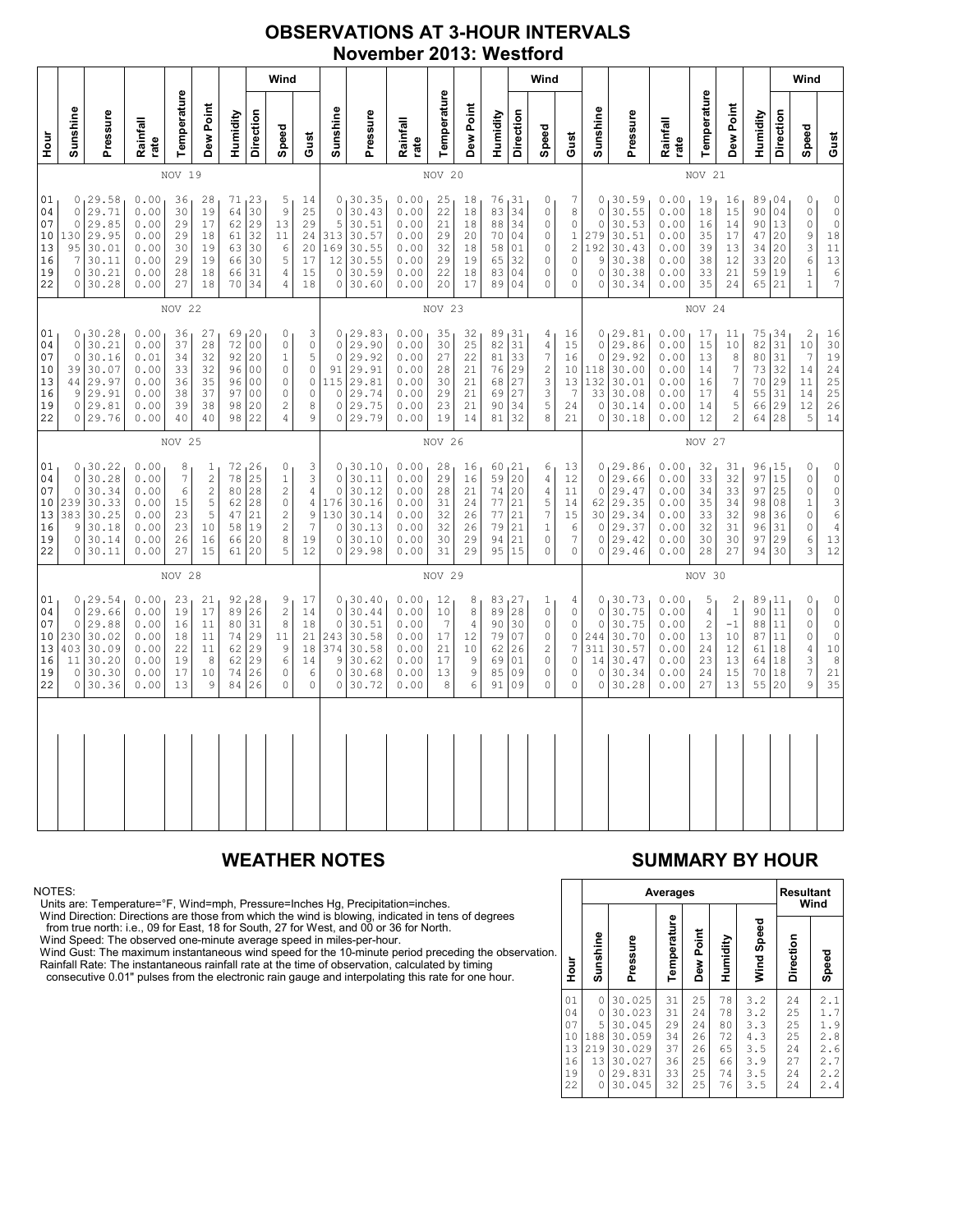### HOURLY PRECIPITATION (Water Equivalent) November 2013: Westford

| Date                                                      |    |             |    |    |    | A.M. Hour Ending at                                                                                                                                                                                                                                                                                                   |    |                |      |      |      |    |    |      |    |      |           |    | P.M. Hour Ending at |          |                                                                        |           |    |                  | Date                                                                                     |
|-----------------------------------------------------------|----|-------------|----|----|----|-----------------------------------------------------------------------------------------------------------------------------------------------------------------------------------------------------------------------------------------------------------------------------------------------------------------------|----|----------------|------|------|------|----|----|------|----|------|-----------|----|---------------------|----------|------------------------------------------------------------------------|-----------|----|------------------|------------------------------------------------------------------------------------------|
|                                                           | 01 | 02          | 03 | 04 | 05 | 06                                                                                                                                                                                                                                                                                                                    | 07 | 08             | 09   | 10   | 11   | 12 | 01 | 02   | 03 | 04   | 05        | 06 | 07                  | 08       | 09                                                                     | 10        | 11 | $12$             |                                                                                          |
| 01<br>02<br>03<br>04<br>05                                |    | 0.02   0.05 |    |    |    | $0.03 \mid 0.07 \mid 0.04 \mid 0.02$                                                                                                                                                                                                                                                                                  |    |                | 0.02 | 0.14 |      |    |    |      |    |      |           |    |                     |          | $0.01 \, 0.01 \, 0.02 \, 0.03 \, 0.05 \, 0.03 \, 0.02 \, 0.01 \, 0.01$ |           |    |                  | 01<br>$\begin{array}{c} 02 \\ 03 \end{array}$<br>04<br>05                                |
| 06<br>07<br>08<br>09<br>$10$                              |    |             |    |    |    | 0.010.030.030.020.060.110.030.010.01<br>$0.02$ 0.02 0.04 0.01 0.03 0.02                                                                                                                                                                                                                                               |    |                |      |      |      |    |    | 0.04 |    | 0.01 |           |    |                     | 0.030.01 |                                                                        |           |    | 0.01<br>0.010.01 | 06<br>07<br>08<br>09<br>10                                                               |
| 11<br>$12$<br>$13$<br>$14$<br>15                          |    |             |    |    |    |                                                                                                                                                                                                                                                                                                                       |    |                |      |      | 0.01 |    |    |      |    |      |           |    |                     |          |                                                                        | 0.02      |    |                  | 11<br>$12$<br>$\begin{array}{c} 13 \\ 14 \end{array}$<br>15                              |
| 16<br>17<br>$1\,8$<br>19<br>20                            |    |             |    |    |    | 0.0300.090.450.01                                                                                                                                                                                                                                                                                                     |    |                |      |      | 0.01 |    |    |      |    |      | 0.0300.05 |    |                     | 0.01     |                                                                        | 0.0200.01 |    |                  | 16<br>17<br>$1\,8$<br>19<br>20                                                           |
| $\begin{array}{c} 21 \\ 22 \end{array}$<br>23<br>24<br>25 |    |             |    |    |    |                                                                                                                                                                                                                                                                                                                       |    | 0.0400.0400.01 |      |      |      |    |    |      |    |      |           |    |                     |          | 0.010.050.010.010.01                                                   |           |    |                  | $\begin{smallmatrix} 21\\ 22 \end{smallmatrix}$<br>23<br>24<br>25                        |
| 26<br>27<br>28<br>29<br>30                                |    |             |    |    |    |                                                                                                                                                                                                                                                                                                                       |    |                |      |      |      |    |    |      |    |      |           |    |                     |          |                                                                        |           |    |                  | $\begin{array}{c} 26 \\ 27 \end{array}$<br>$\begin{array}{c} 28 \\ 29 \end{array}$<br>30 |
|                                                           |    |             |    |    |    | $\operatorname{\mathsf{Sum}}$ 0.02 $\mid$ 0.07 $\mid$ 0.02 $\mid$ 0.11 $\mid$ 0.20 $\mid$ 0.55 $\mid$ 0.11 $\mid$ 0.10 $\mid$ 0.14 $\mid$ 0.17 $\mid$ 0.03 $\mid$ 0.01 $\mid$ 0.00 $\mid$ 0.01 $\mid$ 0.05 $\mid$ 0.07 $\mid$ 0.03 $\mid$ 0.05 $\mid$ 0.08 $\mid$ 0.08 $\mid$ 0.06 $\mid$ 0.09 $\mid$ 0.03 $\mid$ Sum |    |                |      |      |      |    |    |      |    |      |           |    |                     |          |                                                                        |           |    |                  |                                                                                          |

During a frozen precipitation event, hourly precipitation totals may not be recorded. In this case, daily amounts are typically entered in the last column (hour ending at 12 A.M.)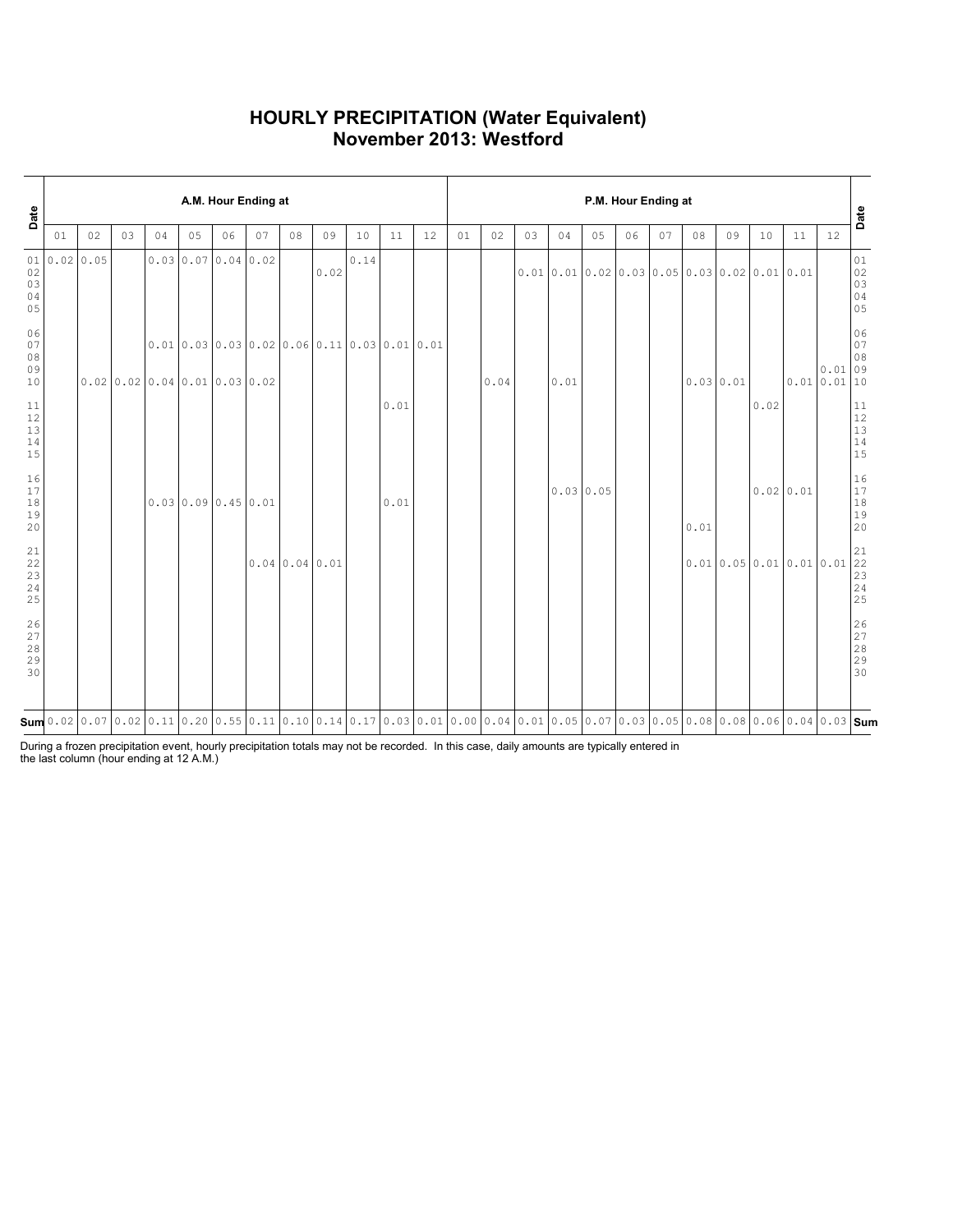### HOUR-BY-HOUR DATA November 2013: Westford